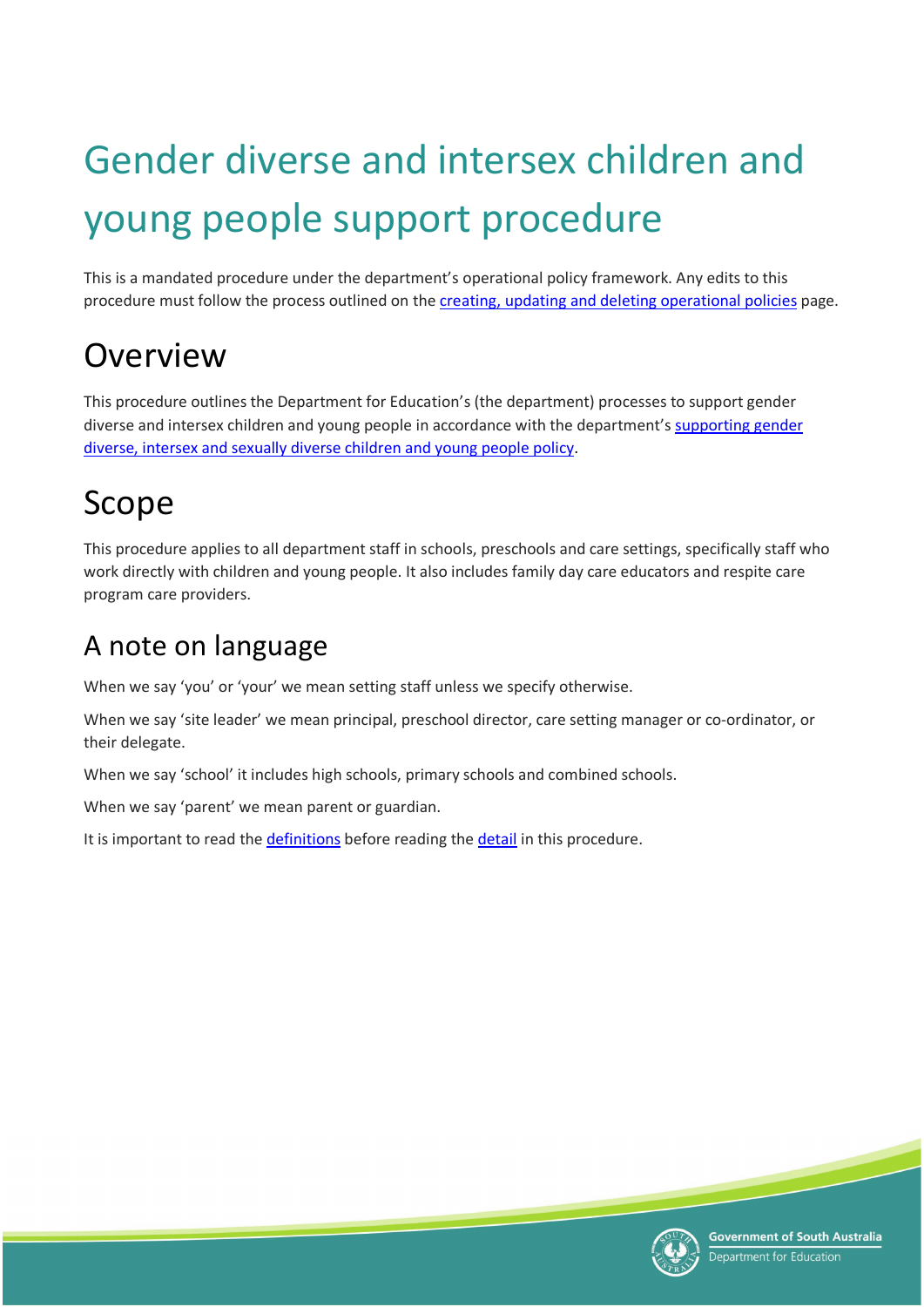# Contents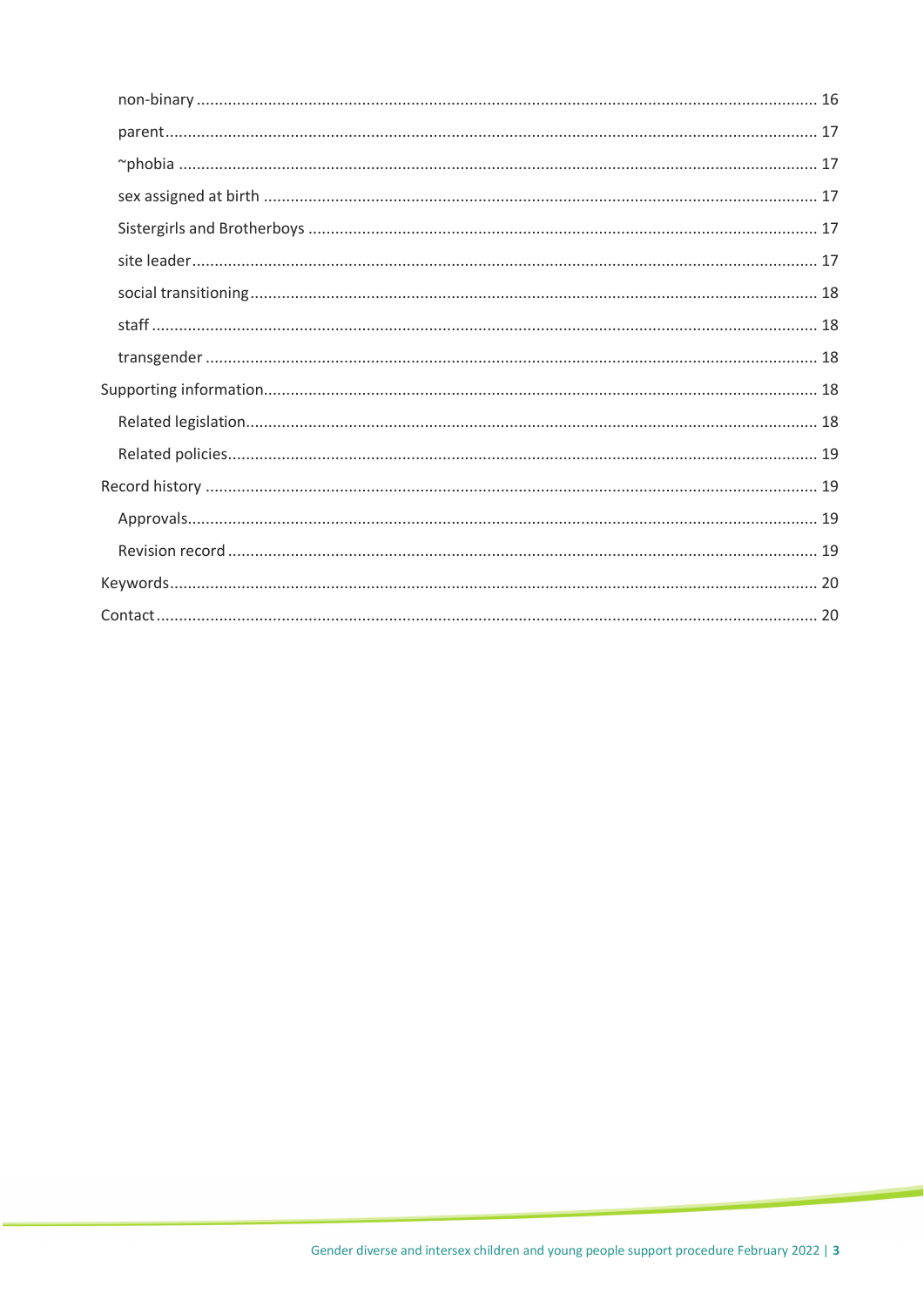# <span id="page-3-0"></span>Detail

The department is committed to providing a safe and supportive learning environment where every child and young person is respected and diversity is valued. This procedure supports staff to create an inclusive learning environment where intersex and gender diverse children and young people know they belong.

It provides guidance for the support of gender diverse children and young people, some of whom might want to affirm a gender identity that is different from their assigned gender at birth. This process is often referred to as gender transition, gender affirmation or social transition.

The procedure also provides information to help staff support children and young people with intersex variations if required.

The procedure outlines the specific arrangements that can be made to create an inclusive and safe education environment for these children and young people. It does not cover every possible situation. The diversity of children and young people, and their families and the local contexts of each learning setting will impact how you put the procedure in place. The needs of a child or young person must be assessed on an individual basis, taking into consideration each child or young person's circumstances.

### <span id="page-3-1"></span>Promoting an inclusive environment

A whole-setting commitment to inclusion of gender diverse and intersex children and young people is important. Inclusive practices focus on the dignity of all children and young people, respect for differences, and rejection of all forms of bullying, stigmatisation and discrimination.

Local bullying prevention policies and procedures must address specific types of discrimination and bullying that can particularly affect children and young people who experience marginalisation. Transphobic and interphobic behaviour are specific types of discrimination that gender diverse and intersex children and young people might experience. Deliberate or repeated use of names and pronouns not identified with by a child or young person is known as misgendering. These types of behaviour could be in breach of discrimination laws.

An inclusive approach recognises that support for gender diverse and intersex children and young people must be:

- child-centred and led
- family inclusive
- culturally sensitive.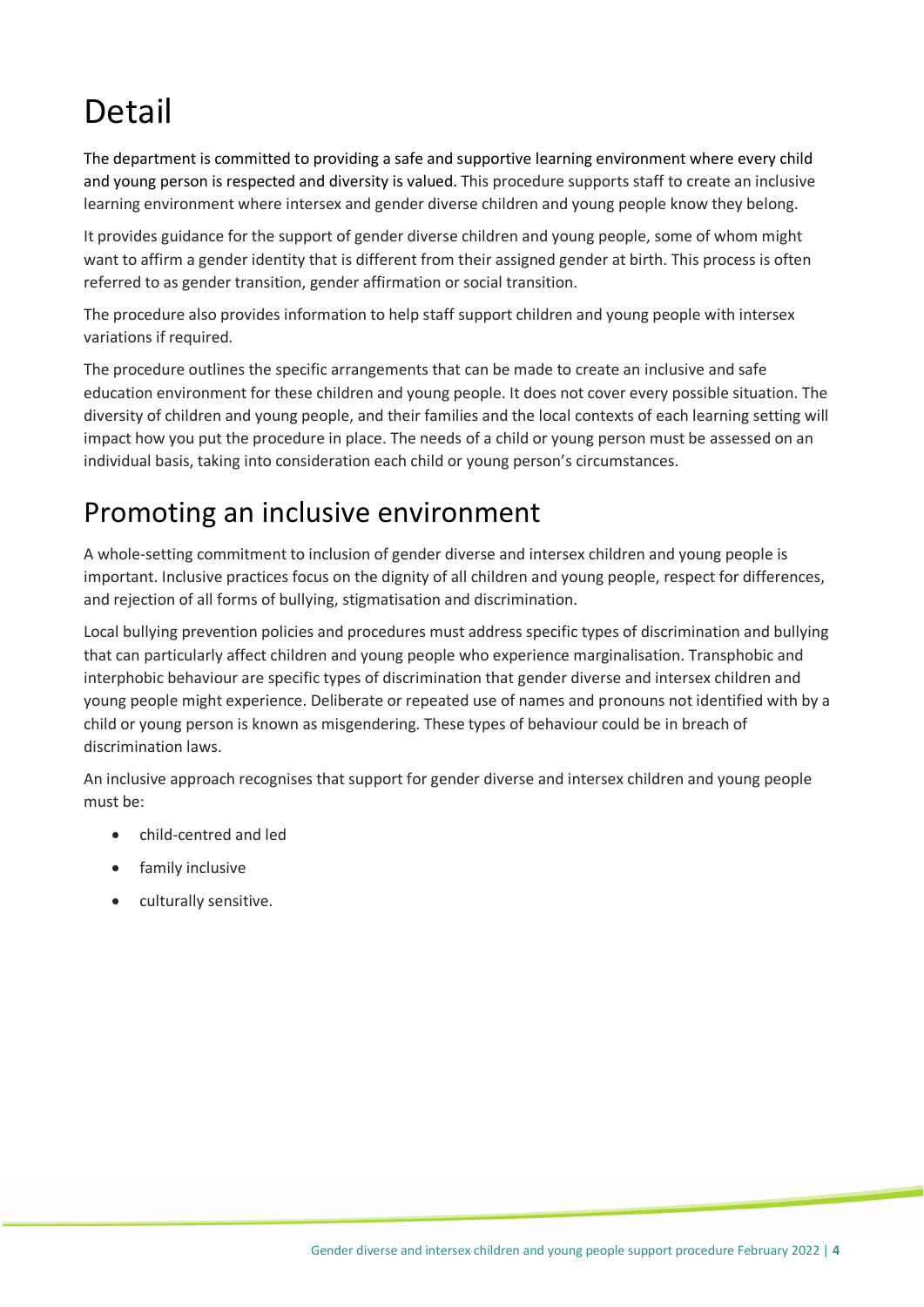## <span id="page-4-0"></span>Support process for children and young people who are intersex

For some children, an intersex variation is identified early and the child is assigned a sex based on medical advice to the parents. In these circumstances, the child and their parents are able to identify any arrangements needed so the child is safe and supported.

Adolescence is another time when an intersex variation can be identified, and a young person might request support.

In either case, [planning for inclusion, safety and wellbeing](#page-8-0) in this procedure can help to guide support arrangements if required.

An intersex child or young person might tell you that they do not identify with the gender assigned to them at birth. In this situation, the support [process for children and young people who are](#page-4-1) gender diverse should be used.

## <span id="page-4-1"></span>Support process for children and young people who are gender diverse

The following process helps you to understand the specific support an individual child or young person needs and to create arrangements that support their safety, wellbeing and inclusion. This might include social transition in their setting.

#### Disclosure and request for support

A request for support might come from a gender diverse child or young person themselves, or from a parent. It is critical that a child or young person's identity is recognised, and they are not encouraged to hide or change their identity.

A child or young person might share this information with any staff member. You must tell your site leader if they are not already aware.

Your first responsibility when you receive a request for support is to provide reassurance that the setting is a safe and supportive place.

You should:

- listen, normalise and emphasise that support is available
- explain that the department has policies and procedures to help staff support them
- ask the child or young person (or parent) what they would like to happen next.

#### Meeting with the child or young person and parents

As soon as you receive a request for support, the site leader should arrange a meeting.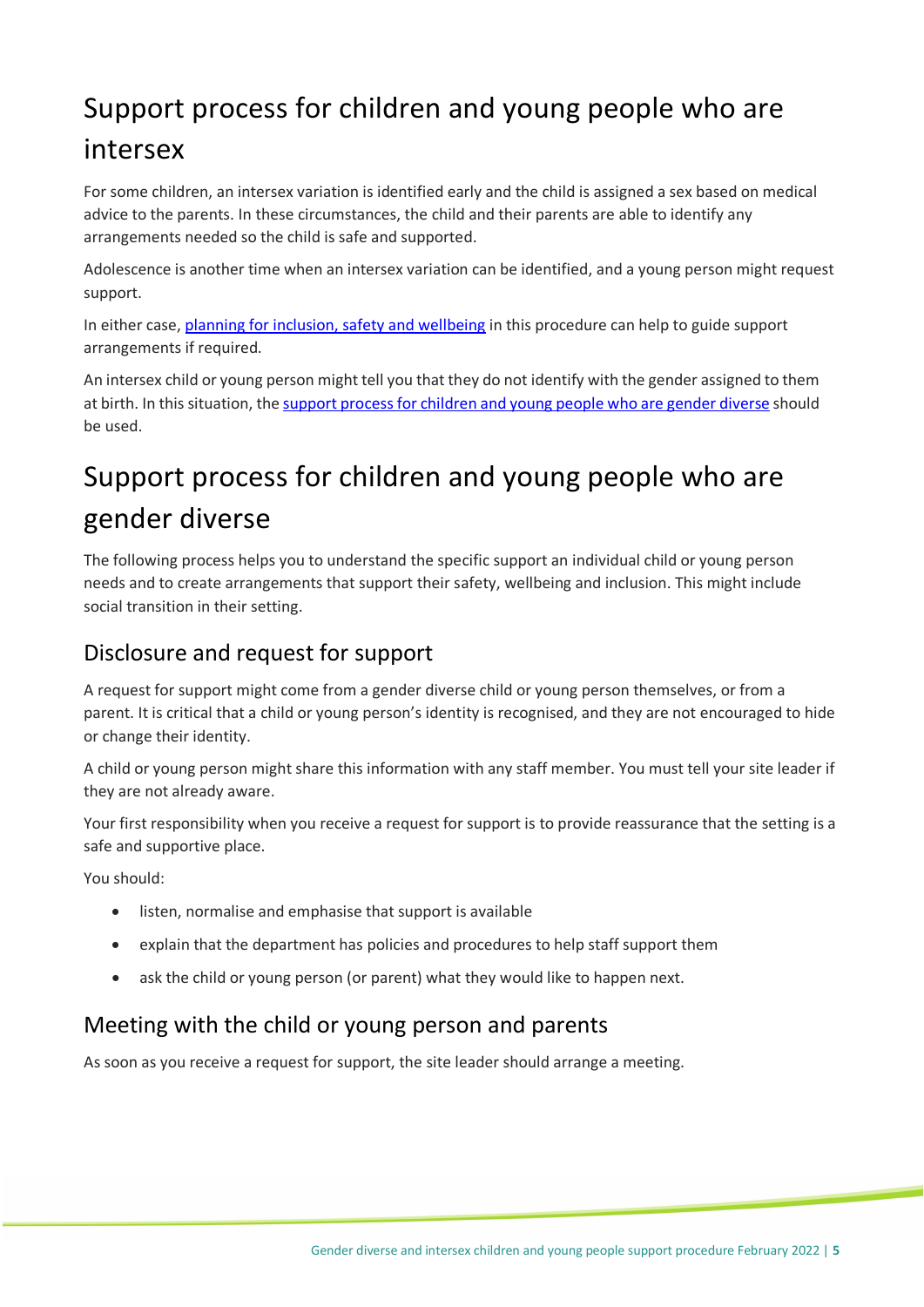#### Purpose of the meeting

The meeting aims to:

- reassure the child or young person and their parents that the setting will support them to be safe, comfortable and fully included in the setting
- explain the supportive arrangements available to ensure inclusion, safety and privacy
- have a child or young person led-conversation to talk about their concerns and wellbeing needs, and to plan the support arrangements they would like at this point in time (planning for inclusion, safety [and wellbeing](#page-8-0) in this procedure supports this conversation)
- check if the child or young person and their parents have sought advice from a health provider or would like help to do this
- cover any medical and health support issues related to gender affirmation that are included in a child or young person's existing health plan, or create a health plan if needed.

A child or young person's right to **confidentiality and privacy** must be maintained.

#### Who is at the meeting

This meeting must include:

- the child or young person
- the site leader or their delegate.

The meeting should also include:

- the child or young person's parents where possible
- any other support people the child or young person wants there. This might be a carer, the student wellbeing leader or year level coordinator, other health professionals or an external agency support provider.

#### Preparing for the meeting – what to think about

#### Child and young person-centred and -led

Where possible, gender diverse and intersex children and young people must be allowed to lead conversations about arrangements made for their inclusion and safety in their learning setting.

#### Parent involvement

The best outcomes for a gender diverse child or young person happen when they are supported by their family. The aim is always to have a family inclusive approach. You should make every effort to include the child or young person's parents when a child or young person asks for support to affirm their gender or to socially transition.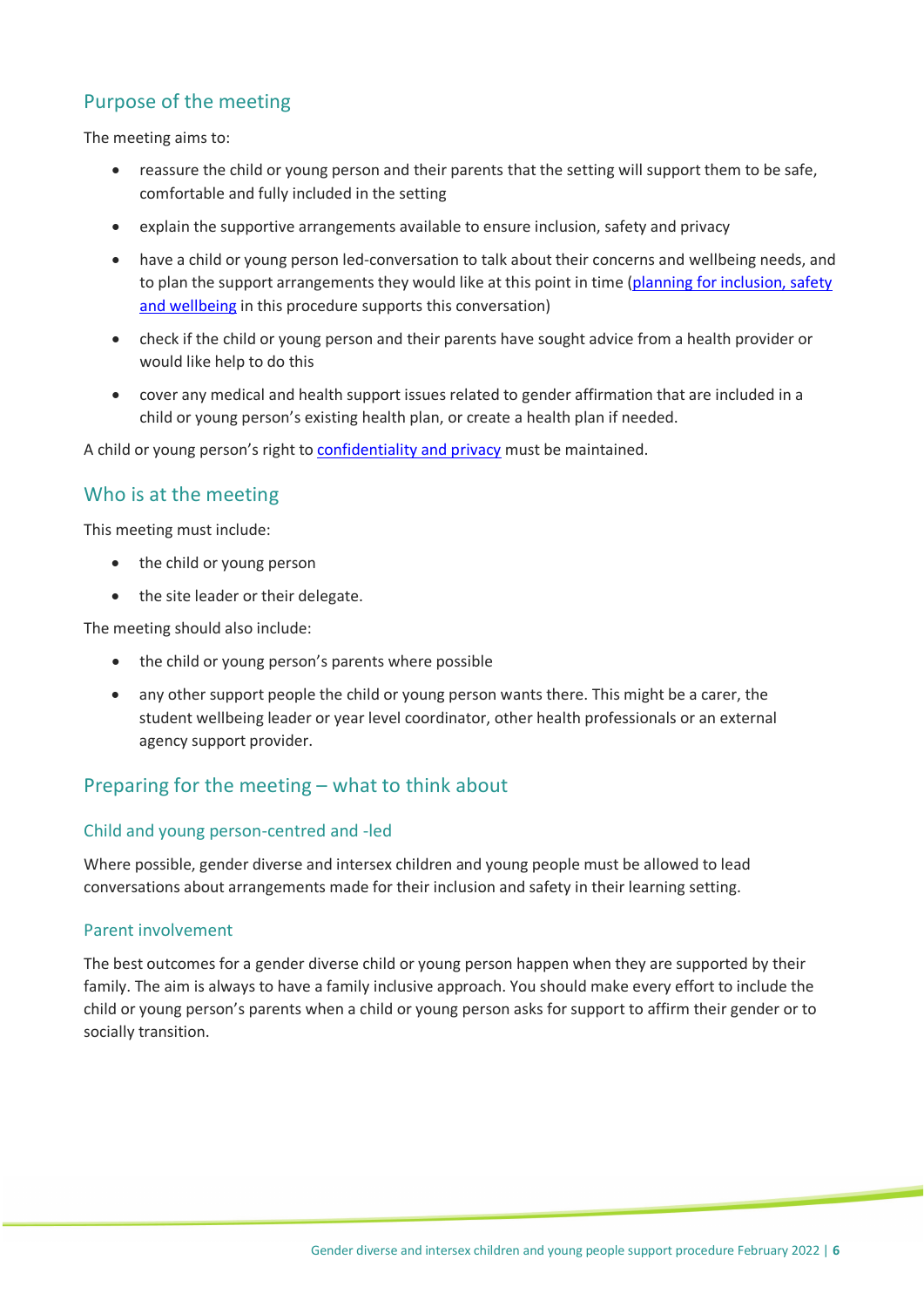Some parents of gender diverse children and young people might find it difficult at first to accept their child's gender identity. They might also be concerned about their child's wellbeing. Listen to their concerns and be supportive. You can help parents access more information and support services.

Where there is at least one supportive parent, it can be helpful to discuss options for supporting the child with that parent. This should include the best way to minimise any distress to the child or young person.

#### Parents who do not currently support their child's gender affirmation

When parents make it clear they do not support their child's gender affirmation, the site leader must decide what is in the best interests of the child or young person. The primary consideration is the safety and wellbeing of the child or young person within the learning setting. You must be guided by your [duty of care](https://edi.sa.edu.au/library/document-library/controlled-policies/duty-of-care-policy) obligations.

In this situation, the site leader should:

- try to negotiate actions the setting can take to support the child that might be acceptable to the parents and their child in the short term
- review and update this arrangement at an agreed time.

There will be some situations where it is not possible to reach agreement between the child and their parents about their gender affirmation.

If the site leader determines that supporting gender affirmation is in a child or young person's best interest, this procedure must be followed to make support arrangements for them.

For older children and young people, a leader's determination should be guided by the child or young person's capacity to make an informed decision to affirm their gender. A child or young person has this capacity when they demonstrate they understand:

- what gender diversity means for them
- the benefits and the challenges of different actions to affirm their gender
- the long-term impact their affirmation might have for them, for example, the impact on family, peer relationships and schooling.

When a site leader determines that the child or young person has the capacity to make this decision, they must document their reasoning. This must be kept securely on file.

Parents or guardians must always be informed about the arrangements that have been made to support their child. It is important to explain to parents that ensuring their child's safety and wellbeing is the primary concern and obligation.

Try to keep the conversation going with parents. The aim is to support their relationship with their child.

If you need further advice on responding to situations where parents are not supportive, contact the Engagement and Wellbeing Directorate.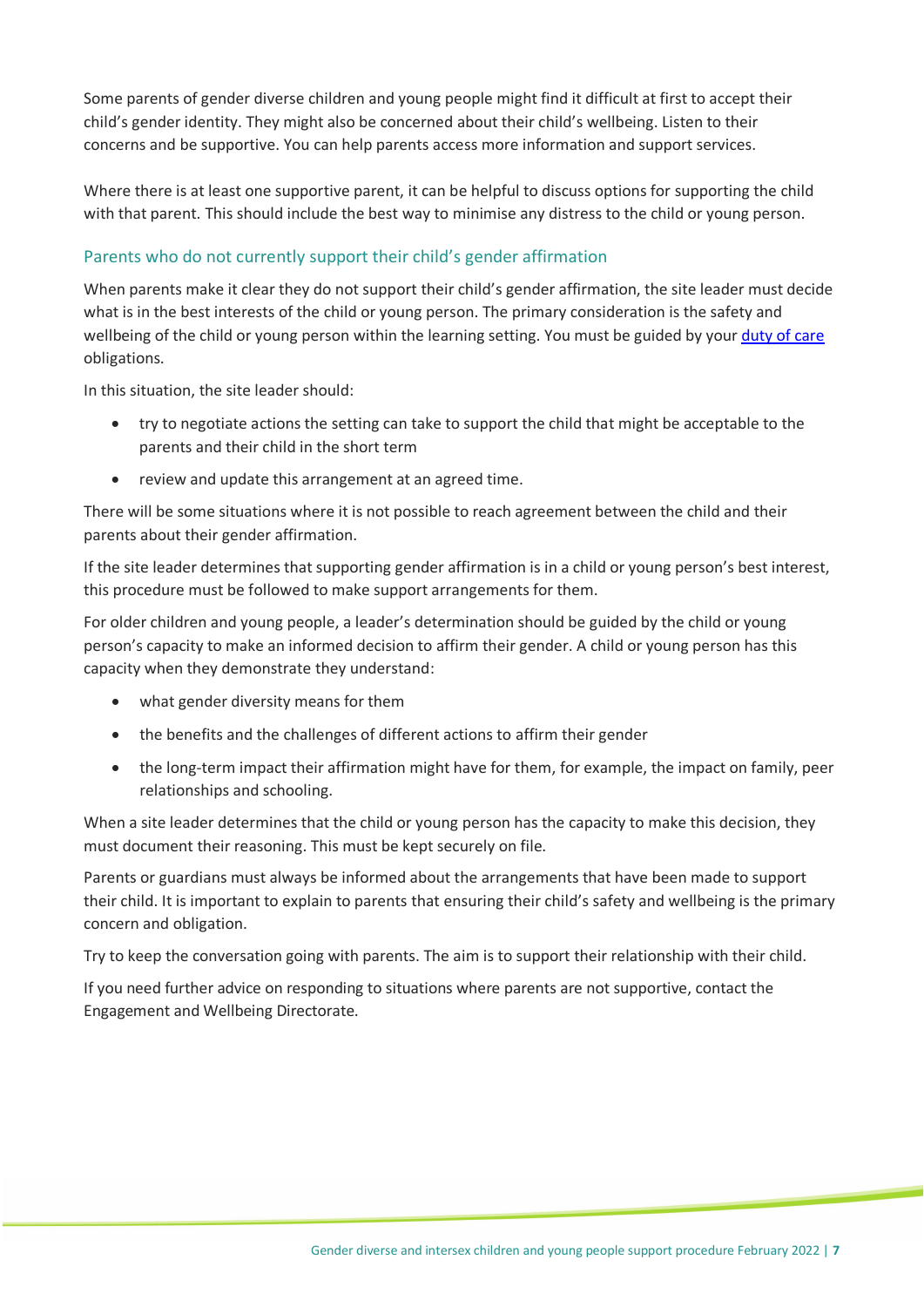#### A child or young person's concerns about informing their parent

Sometimes a child or young person might not want their parents to know about their gender diversity. If this happens, the site leader should:

- sensitively ask about the child or young person's concerns about informing their parents
- access all relevant information about the family situation of the child or young person including any known child protection or safety concerns
- discuss with the child or young person ways that their concerns about informing their parent could be addressed with support from their setting
- use this information to decide whether there are serious and legitimate reasons (such as safety concerns) not to inform a child or young person's parents.

In the case of older children and young people, a leader's decision can be helped if they can determine whether the child or young person has the capacity to make an informed decision about their gender affirmation and the consequences of their actions.

The decision made by the site leader whether to involve parents should be documented and reviewed regularly with the child or young person as part of the gender affirmation planning process.

If there is reasonable suspicion of harm for a child or young person, you must follow the usual mandatory reporting processes.

#### Cultural awareness and sensitivity

Cultural views of gender diversity must inform how you support a gender diverse child or young person. You should consider cultural perspectives of different Aboriginal communities, cultural groups and religious faiths when supporting gender diverse children and young people and their families.

There are culturally distinct terms that are used in some Aboriginal communities, such as Sistergirls and Brotherboys. It is important to ask a child or young person which culturally appropriate terms they prefer and respect their choices.

#### Creating a gender affirmation plan

A [gender affirmation plan](https://edi.sa.edu.au/library/document-library/early-years/engagement-and-wellbeing/gender-affirmation-action-plan-for-schools.docx) supports conversations that happen at the meeting. The plan is used to document the agreed support arrangements.

The gender affirmation plan will identify the staff members responsible for specific support arrangements that the child or young person needs. The plan must also be monitored to make sure the support arrangements are being implemented as planned. Issues should be addressed as they arise.

The gender affirmation plan includes a scheduled review meeting date 3 months after the first meeting. The site leader arranges this review meeting, which will include the same people and have the same purpose and structure as the initial meeting. After the first review meeting, review meetings must be held every 6 months.

At any time, a child or young person might express concerns or ask for changes in arrangements. These should be addressed as quickly as possible, and their plan updated.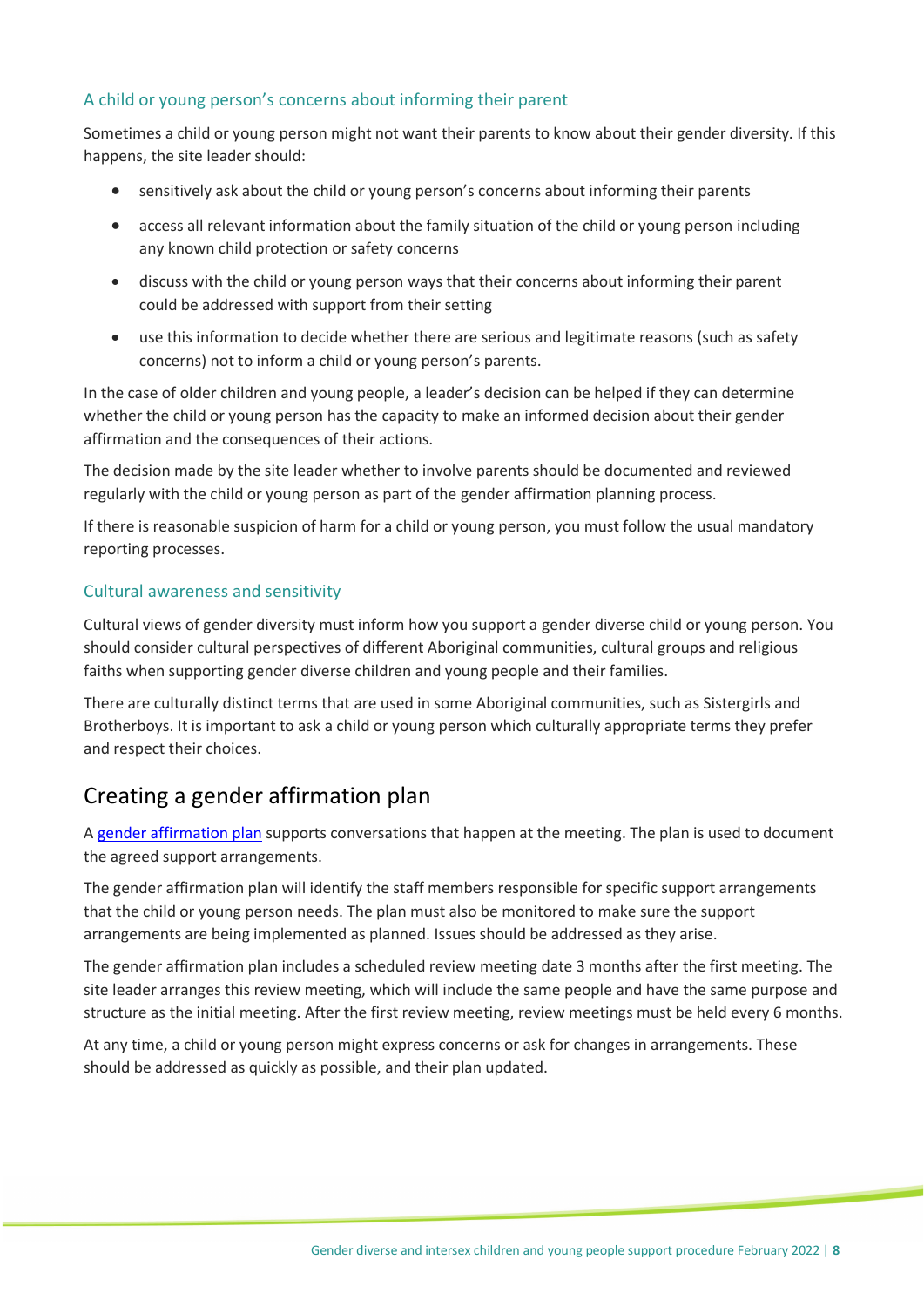## <span id="page-8-0"></span>Planning for inclusion, safety and wellbeing

In the meeting, support arrangements should be recorded in the Plan as needed for each of the following considerations.

#### <span id="page-8-1"></span>Confidentiality and Privacy

You must consider the child or young person's preferences regarding any communication of their intersex status or gender identity. This includes who needs to know, when and how they will be told, and what language is used.

Settings must respect confidentiality and privacy in relation to children and young people. An individual's intersex status or gender identity is considered personal information. A child or young person's intersex status or gender identity must only be disclosed in accordance with section 14 of the *Education and Children's Services Act 2019*, the [Information Privacy Principles \(IPPS\) Instruction](https://www.dpc.sa.gov.au/resources-and-publications/premier-and-cabinet-circulars/DPC-Circular-Information-Privacy-Principles-IPPS-Instruction.pdf) and the [Information](https://www.education.sa.gov.au/department/policies-and-legislation/information-sharing-guidelines-and-procedure)  [Sharing Guidelines \(ISG\).](https://www.education.sa.gov.au/department/policies-and-legislation/information-sharing-guidelines-and-procedure)

To fulfill your mandatory reporting obligations under the *Children and Young Persons (Safety) Act 2017* you might need to disclose personal information about a child or young person, including their intersex status or gender diversity, if you suspect on reasonable grounds that a child or young person is, or may be, at risk of harm.

#### Names and pronouns

One of the first things a gender diverse child or young person often wants is to change their name and gender pronouns.

This will mean using a preferred name and pronouns in the setting. They might also request to change enrolment and other records. Advice on responding to these requests is below.

#### Using a preferred name and pronouns at school, preschool or in the care setting

A gender diverse child or young person should be asked their preferred first name and the pronouns they would like used.

A child or young person's preferred name and pronouns must be used by staff, children and young people regardless of enrolment information.

You must also ensure that internal records and communications (for example class lists, attendance role, reports) use the child or young person's preferred name and pronouns.

Sometimes one or both parents will not agree with their child being known by their preferred name and pronouns. In these circumstances, the best interests of the child or young person's wellbeing is the primary consideration. The child or young person's preferred name and pronouns are to be used in the education setting if a site leader decides it is in their best interests, even if no agreement can be reached with the parents.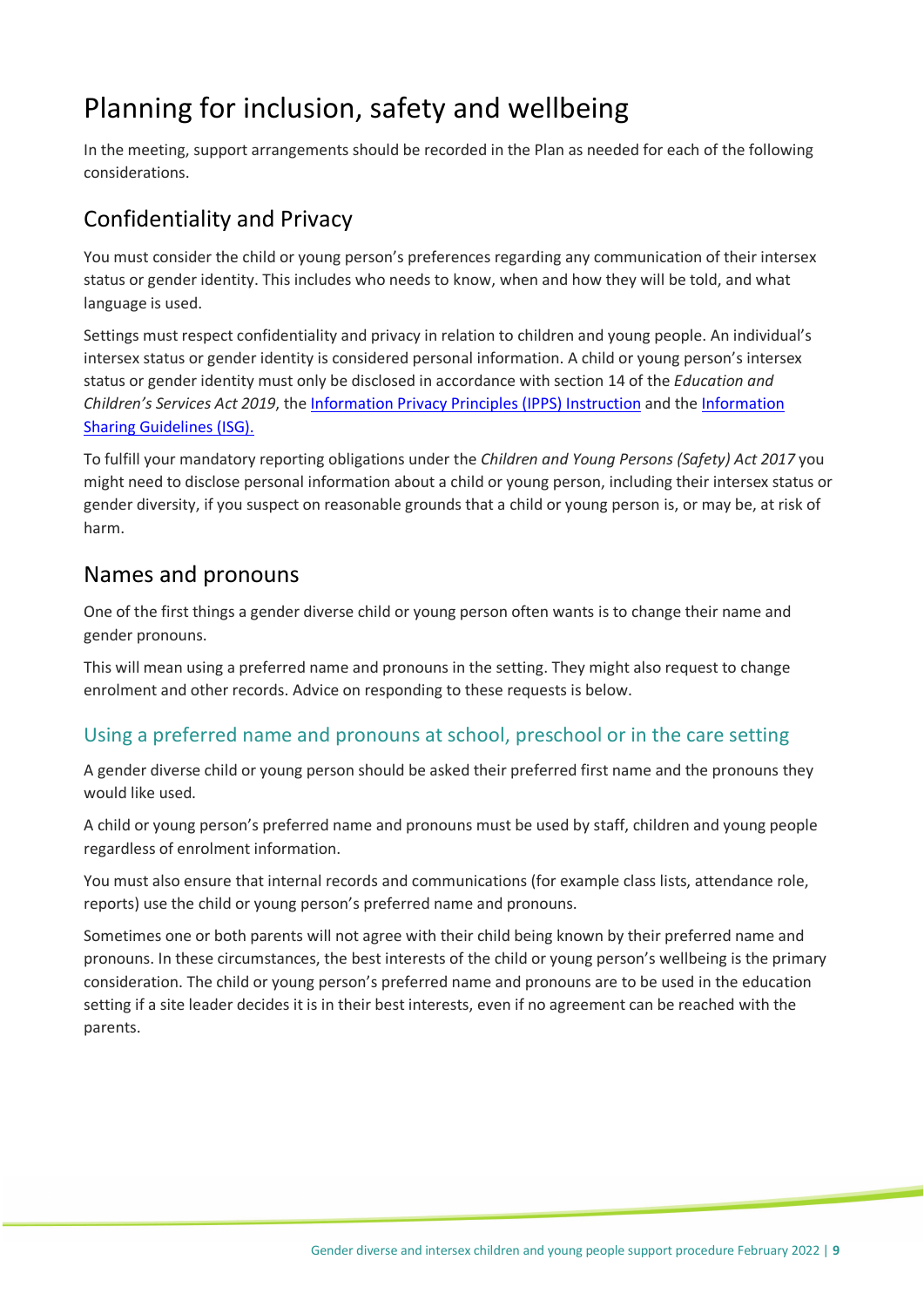When this happens, you might use the child's birth name and sex when communicating with a parent. This recognises the parent's decisions outside of the education setting and respects how they currently relate to their child.

#### Changing enrolment and other records

As part of their gender affirmation, a gender diverse child or young person might want to change their official enrolment name and gender identifier.

A signed request from at least one parent gives authority for their child's enrolled name and gender identifier to be changed on their enrolment record. However, it is best practice to get consent from both parents before changing a student's enrolled first name and gender pronoun.

For schools, when a parent provides a signed request for these changes to be made to their child's enrolment details, the child or young person's enrolment record must be changed on EDSAS and all records.

Changes on the Education Department School Administration System (EDSAS) must be informed by the EDSAS fact sheet, [maintaining EDSAS records to support transgender students.](https://selfservice.education.sa.gov.au/$viewer.do?sysparm_stack=no&sysparm_sys_id=2e27cc1c1bd8301094e277331d4bcb4e)

#### When parental support is not available

If a parent does not support a child or young person's request to change their enrolment name and gender identifier, the site leader must decide what is in the best interests of the child or young person. Again, the child or young person's wellbeing and the setting's duty of care inform the leader's determination.

A site leader's determination can also be informed by an older child or young person's capacity to make the decision to change their name and gender themselves.

When a site leader determines that the child or young person has the capacity to make this decision, they must document their reasoning. This must be kept securely on file.

You can seek further advice from the Engagement and Wellbeing Directorate.

#### <span id="page-9-0"></span>Toilet and changeroom facilities

All children should have access to toilet and changeroom facilities that respect their privacy, safety and inclusion. This includes access to sanitary items as required.

For an intersex child or young person, particular considerations might need to be given to ensure this respect.

A gender diverse child or young person should be able to access the facilities that match their gender identity.

Alternative options to accessing gender aligned facilitates (such as use of disability or staff facilities) should only be a short-term solution, unless the child or young person wants to use these facilities. Education settings might also have unisex or gender-neutral facilities, which any child or young person can use. This can help create an inclusive environment for gender diverse and intersex children and young people.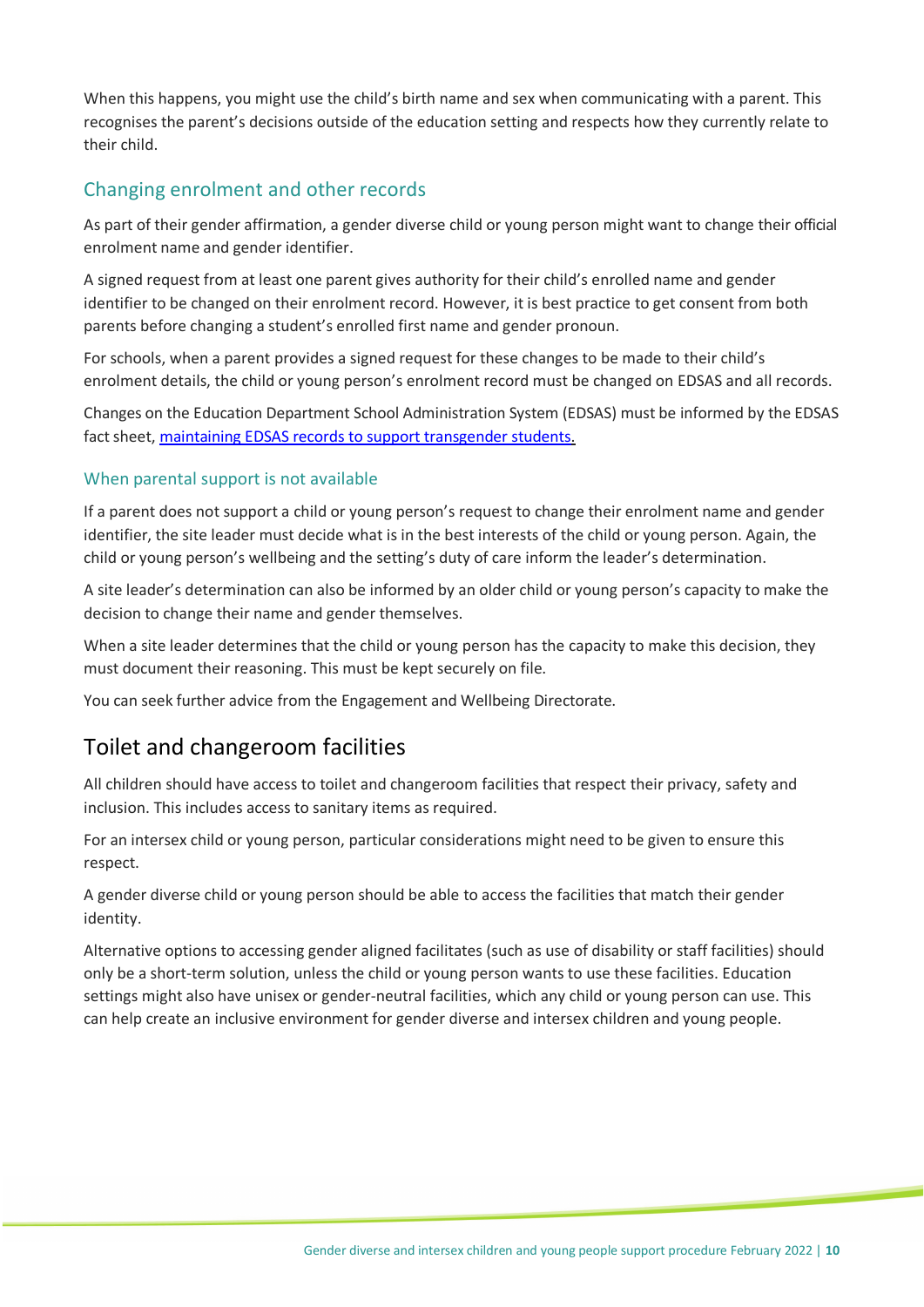#### <span id="page-10-1"></span>Uniforms and dress codes

Many settings already have gender neutral uniforms or dress codes.

The uniform or dress code should be flexible and allow the right of choice and gender expression. This applies to all uniforms including any sports uniforms.

You can find out more about this in the [school dress code administrative instruction.](https://edi.sa.edu.au/operations-and-management/school-preschool-and-fdc-admin/school-administration/school-dress-code-administrative-instruction)

#### Excursions, camps and overnight stays

Excursions, camps and overnight stays need specific planning to make sure gender diverse and intersex children and young people can participate fully and safely.

#### <span id="page-10-0"></span>**Excursions**

When planning excursions, you should think about ways to make sure a gender diverse child or young person feels included. This might be:

- toilet options at the venue
- not splitting groups into boys and girls
- briefing people at the venue about names and pronouns, and any other relevant arrangements.

#### Camps and overnight stays

The considerations for [excursions](#page-10-0) in this procedure also apply for camps and overnight stays.

For camps and overnight stays, you must discuss the sleeping arrangement options with a gender diverse or intersex child or young person and their parents before the camp or overnight stay.

The primary consideration in deciding sleeping arrangements is the safety and wellbeing of the child or young person.

Ideally, a gender diverse child or young person should use sleeping quarters that match their gender identity.

If, for safety or wellbeing reasons, it is not possible for a child or young person to share communal sleeping quarters that match their gender identity, then other arrangements must be made. Separate sleeping quarters or shared sleeping quarters with supportive friends are good options.

A risk assessment must be created for all excursions and camps. The decisions taken to support an intersex or gender diverse child or young person's inclusion and safety during an excursion or camp should be documented as part of the risk assessment. See also the department's [camps and excursions procedure.](https://edi.sa.edu.au/library/document-library/controlled-procedures/camps-and-excursions-procedure)

#### Physical Education and sport

The goal for gender diverse and intersex children and young people is full participation in all types of sport activity.

[Toilet and changeroom facilities](#page-9-0) and uniforms [and dress codes](#page-10-1) in this procedure both apply to sporting activities.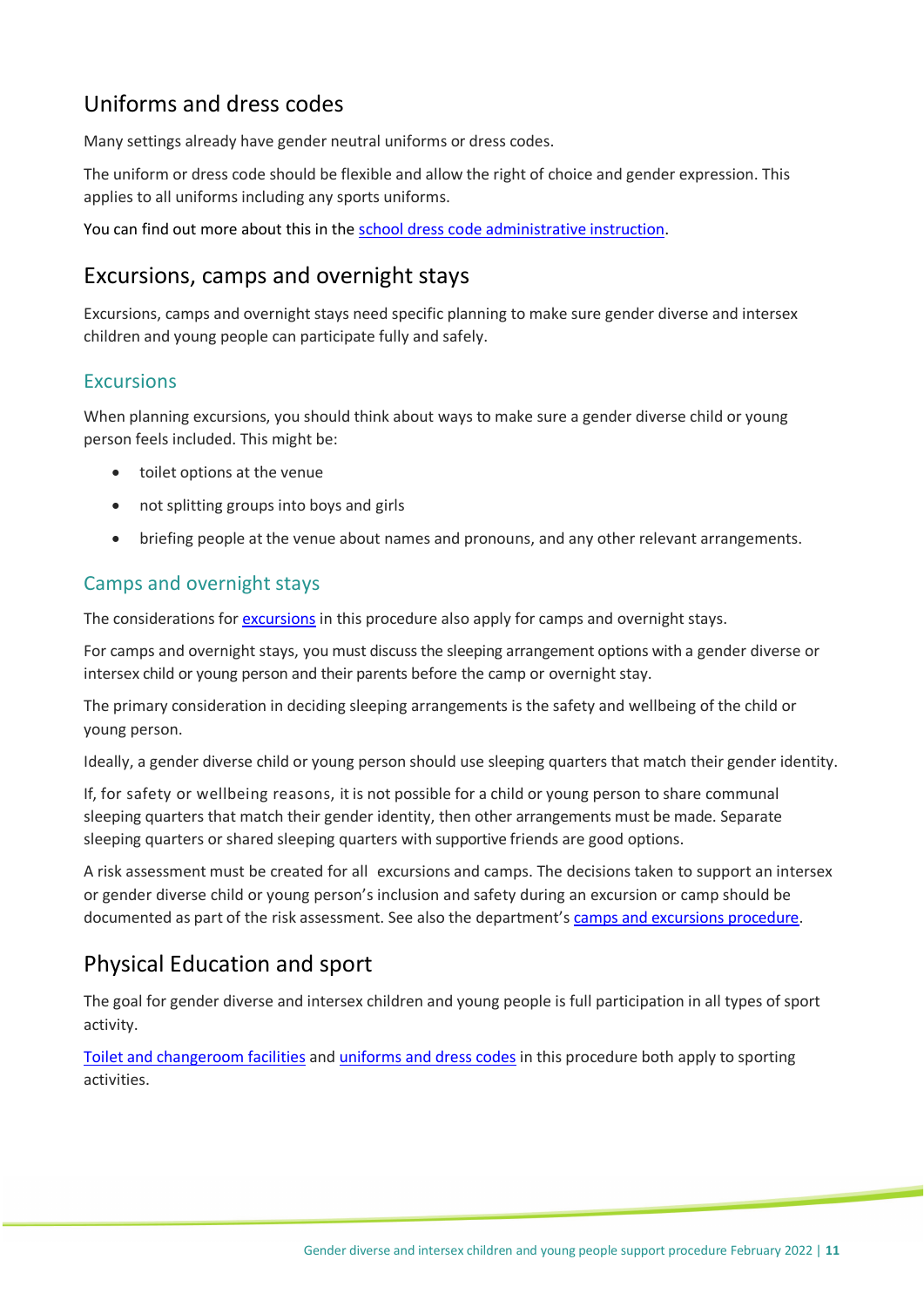#### Physical Education

All children and young people are entitled to access and fully participate in the Australian Curriculum, including the subject health and physical education. Physical education learning must be designed to be inclusive so that all children and young people can participate. Inclusive design accommodates all gender identities.

#### Participation in school competitive sport

The goal of full participation by gender diverse children and young people in all types of sport activity includes participation in competitive sport.

All children and young people must be supported to participate in events that align with their gender identity. This includes all sport run by schools including inter-school competitions and School Sport SA.

Both the Commonwealth legislation, the [Sex Discrimination Act 1984 \(Cth\),](https://www.legislation.gov.au/Series/C2004A02868) and the state legislation, the [Equal Opportunity Act 1984 \(SA\),](https://www.legislation.sa.gov.au/LZ/C/A/EQUAL%20OPPORTUNITY%20ACT%201984.aspx) prohibit discrimination on the basis of gender identity by an educational authority. Schools are education authorities within the meaning of these Acts. Compliance with law overrides any complaint the school might receive about including a gender diverse child or young person in any competitive sport.

#### Participation in competitive sport outside of school

External sports associations have their own policies and guidelines for the participation of gender diverse people. These policies might not allow all students to participate in sport in their affirmed gender. When a competition is organised by an external association, their policies and guidelines will apply.

It is important for the site leader to know before a young person participates in the entry level of a sport competition if, at a higher level of that competition, the young person might be excluded. A young person might not wish to compete in a competition if they know they could be excluded later.

You can contact [School Sport SA](http://www.schoolsportaustralia.edu.au/stateterritory-school-sport-offices/school-sport-sa/) for advice on sports association codes about the participation of gender diverse children and young people.

#### Professional development and support for staff

Professional development is available to help you to support gender diverse or intersex children and young people. This includes knowledge and practices to support gender affirmation and social transition within the education setting.

Details of the training are available and registration can be found on the department's [intranet](https://edi.sa.edu.au/supporting-children/behaviour-and-attendance/bullying/anti-bullying-initiatives) and on [Plink.](https://www.plink.sa.edu.au/pages/description.jsf?menuId=1108#/users/@self/catalogues/7661707/coursetemplates/14843946/description)

You can also contact the department's Engagement and Wellbeing Directorate directly to receive assistance, discuss needs and to access appropriate support. This might include policy advice, access to specialist consultancy for complex cases, staff training and links to other services.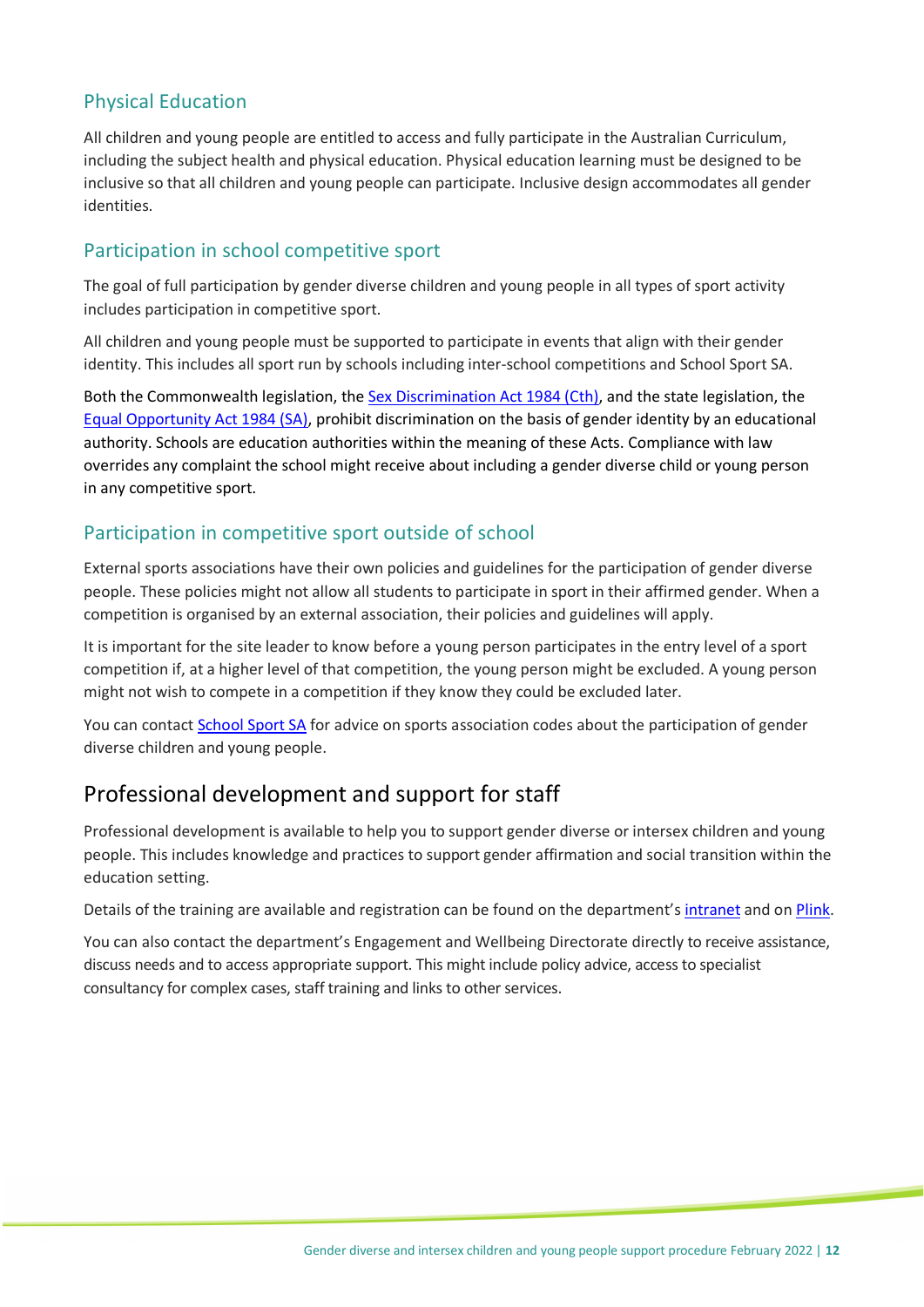# <span id="page-12-0"></span>Roles and responsibilities

## <span id="page-12-1"></span>Chief Executive

This procedure is issued under the authority of the Chief Executive who is ultimately responsible for ensuring compliance by department staff with this procedure.

## <span id="page-12-2"></span>Executive directors and directors

Executive directors and directors are responsible for ensuring that department policies and processes support gender diversity and intersex and will oversee the development of state-wide initiatives to support these children and young people.

## <span id="page-12-3"></span>Education directors

Education directors will ensure that:

- all principals and preschool directors are familiar with this procedure and the 'supporting gender diverse, intersex and sexually diverse children and young people policy', and implement the procedure in accordance with the policy when a child or young person requires support
- settings are safe and inclusive environments for all children and young people including gender diverse, intersex and sexually diverse children and young people
- settings have practices and procedures in place to address and respond to interphobia and transphobia, as part of their local bullying prevention policy and procedures.

The education director will support staff to implement this procedure and will respond to concerns raised in relation to the procedure.

### <span id="page-12-4"></span>School, preschool and care setting leaders

Leaders are responsible for ensuring:

- all staff are familiar with this procedure and their obligations to ensure their settings are safe and inclusive environments for gender diverse, intersex and sexually diverse children and young people
- gender diverse and intersex children and young people are provided appropriate support and arrangements are recorded
- a school's local bullying prevention policy addresses all types of bullying, and specifically incidents of transphobic and interphobic bullying, harassment and discrimination. Such incidents must be recorded appropriately
- that any incident of a staff member acting in contravention to the policy and procedure is addressed and recorded appropriately
- staff are appropriately trained to support and respond to the needs of gender diverse, intersex and sexually diverse children and young people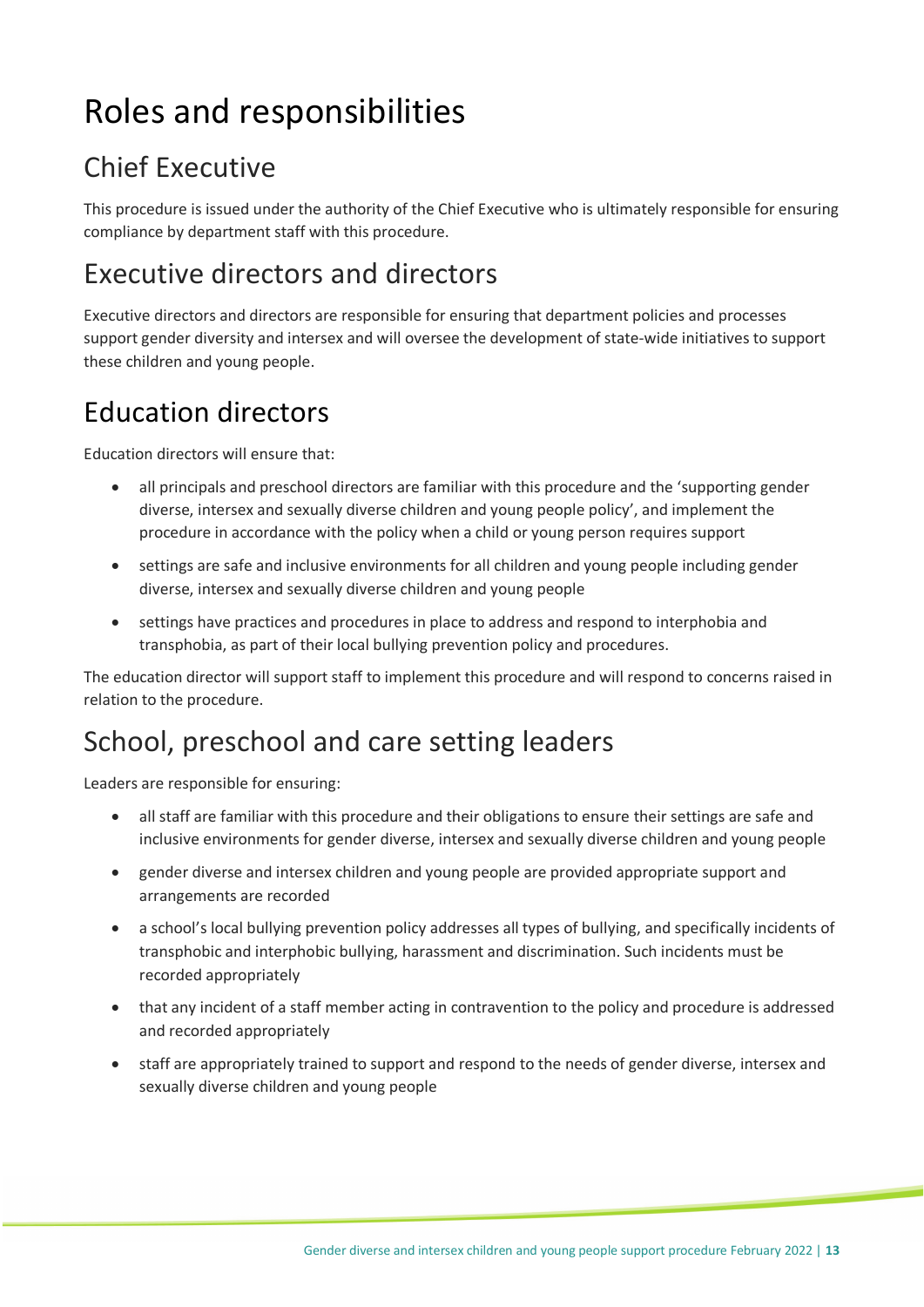- all volunteers and service providers comply with the procedure
- compliance with confidentiality and privacy principles
- that teaching and learning is inclusive and relevant to the lived experiences of all children and young people.

## <span id="page-13-1"></span>Staff

All staff are responsible for:

- being familiar with this procedure and their obligations to ensure that the setting is a safe and inclusive environment for gender diverse, intersex and sexually diverse children and young people
- complying with this procedure and modelling appropriate and professional conduct at all times
- responding to a request for support from a child or young person or their parents in accordance with this procedure
- taking all support actions and implementing all support arrangements for which a gender affirmation plan records they are responsible
- taking responsibility for learning about gender diversity and intersex variation
- responding to and challenging all forms of interphobic and transphobic language and behaviour, in line with the school's local bullying prevention policy
- promoting the use of inclusive and non-gendered language within the setting.

### <span id="page-13-2"></span>Student Support Services

Student Support Services are responsible for supporting staff to implement this procedure. This includes assisting with the referral of children, young people and families to appropriate support services where possible and as required.

# <span id="page-13-0"></span>Definitions

### <span id="page-13-3"></span>assigned gender at birth

An infant is assigned a sex at birth determined by the visible sex characteristics. At the same time an infant is assigned the gender that corresponds to their sex assignment. A child is identified and nurtured in this gender, but the assigned gender does not always match a person's innate gender identity.

## <span id="page-13-4"></span>best interest of a child

Consideration of the long-term and short-term welfare concerns for a child or young person, such as their academic, social and emotional needs, aspirations and abilities.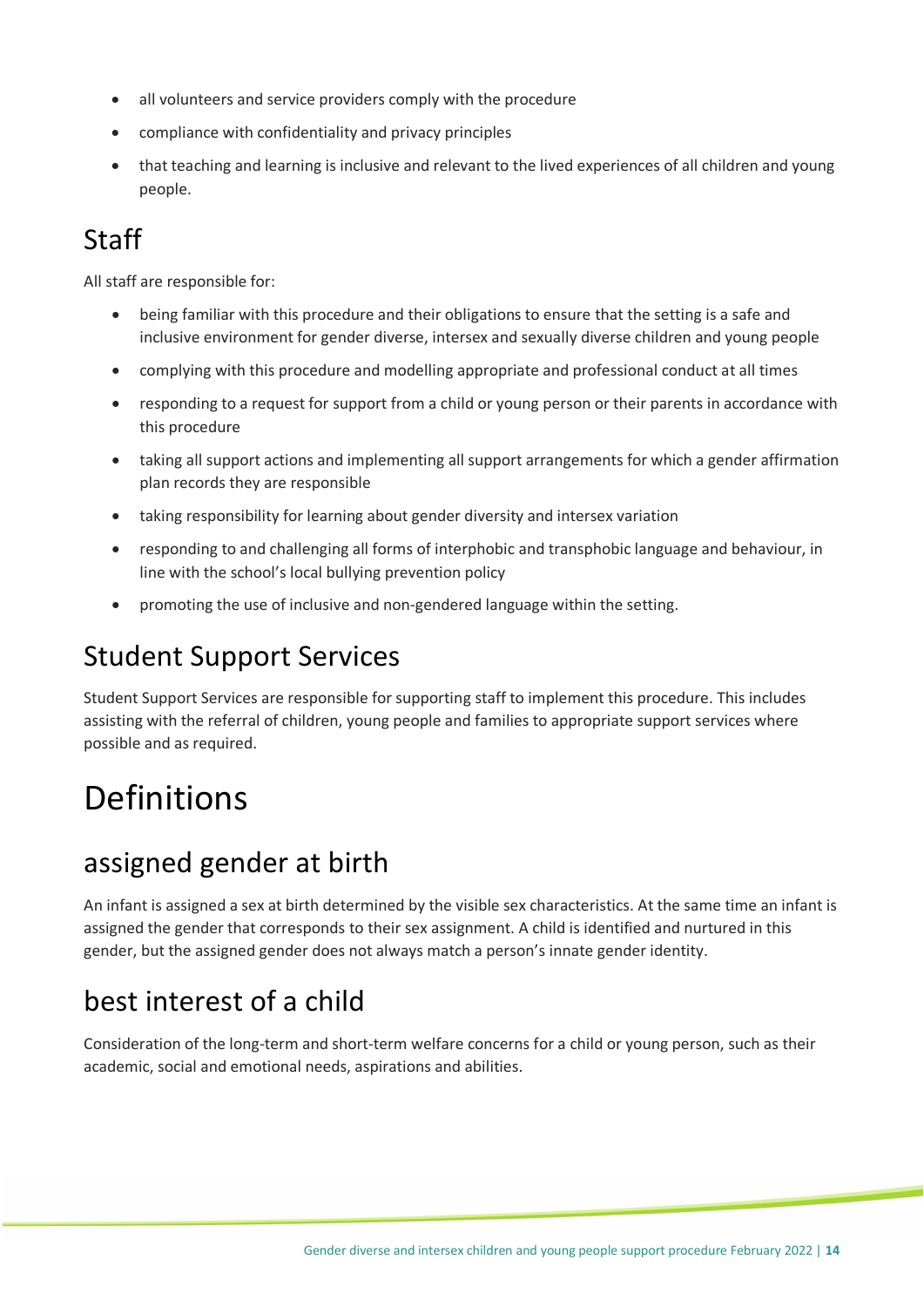#### <span id="page-14-0"></span>carer

Carers are approved carers as defined by section 16 of the [Children and Young People \(Safety\) Act 2017.](https://www.legislation.sa.gov.au/LZ/C/A/Children%20and%20Young%20People%20(Safety)%20Act%202017.aspx) Carers can also includ[e Aboriginal kinship carers.](https://www.childprotection.sa.gov.au/service-providers/service-specifications/kinship-care)

### <span id="page-14-1"></span>discrimination

When a person treats another person or their child in a way that is less favourable because of their gender, nationality, culture, age, disability, religion, gender identity, pregnancy or potential pregnancy, sexual orientation, intersex status, marital or relationship status, and family responsibilities as defined in the:

- **[Equal Opportunity Act](https://www.legislation.sa.gov.au/LZ/C/A/EQUAL%20OPPORTUNITY%20ACT%201984/CURRENT/1984.95.AUTH.PDF) 1984 (SA)**
- [Sex Discrimination Act 1984 \(Cth\)](https://www.legislation.gov.au/Details/C2017C00383)
- [Disability Discrimination Act 1992 \(Cth\).](https://www.legislation.gov.au/Details/C2018C00125)

### <span id="page-14-2"></span>EDSAS

The Education Department School Administration System (EDSAS) is the mandated electronic database provided to all department schools and contains student information

### <span id="page-14-3"></span>gender

A term used to describe a characteristic of a person. Gender can be classified as female, male, trans, nonbinary or agender. Gender may or may not correspond to a person's sex assigned at birth.

## <span id="page-14-4"></span>gender affirmation/gender transition

The actions a gender diverse person takes to affirm their gender identity that is different to the gender typically associated with the sex assigned to them at birth.

### <span id="page-14-5"></span>gender diverse

People whose gender identity differs from the gender identity typically associated with the sex assigned to them at birth. A person might identify as neither male nor female, or as both. People might identify as for example, trans, transgender, non-binary, gender fluid, gender queer, gender questioning or agender.

### <span id="page-14-6"></span>gender identity

A person's internal sense of self, of being masculine or feminine, both masculine and feminine, or neither. Gender identity does not necessarily align to the sex a person is assigned at birth.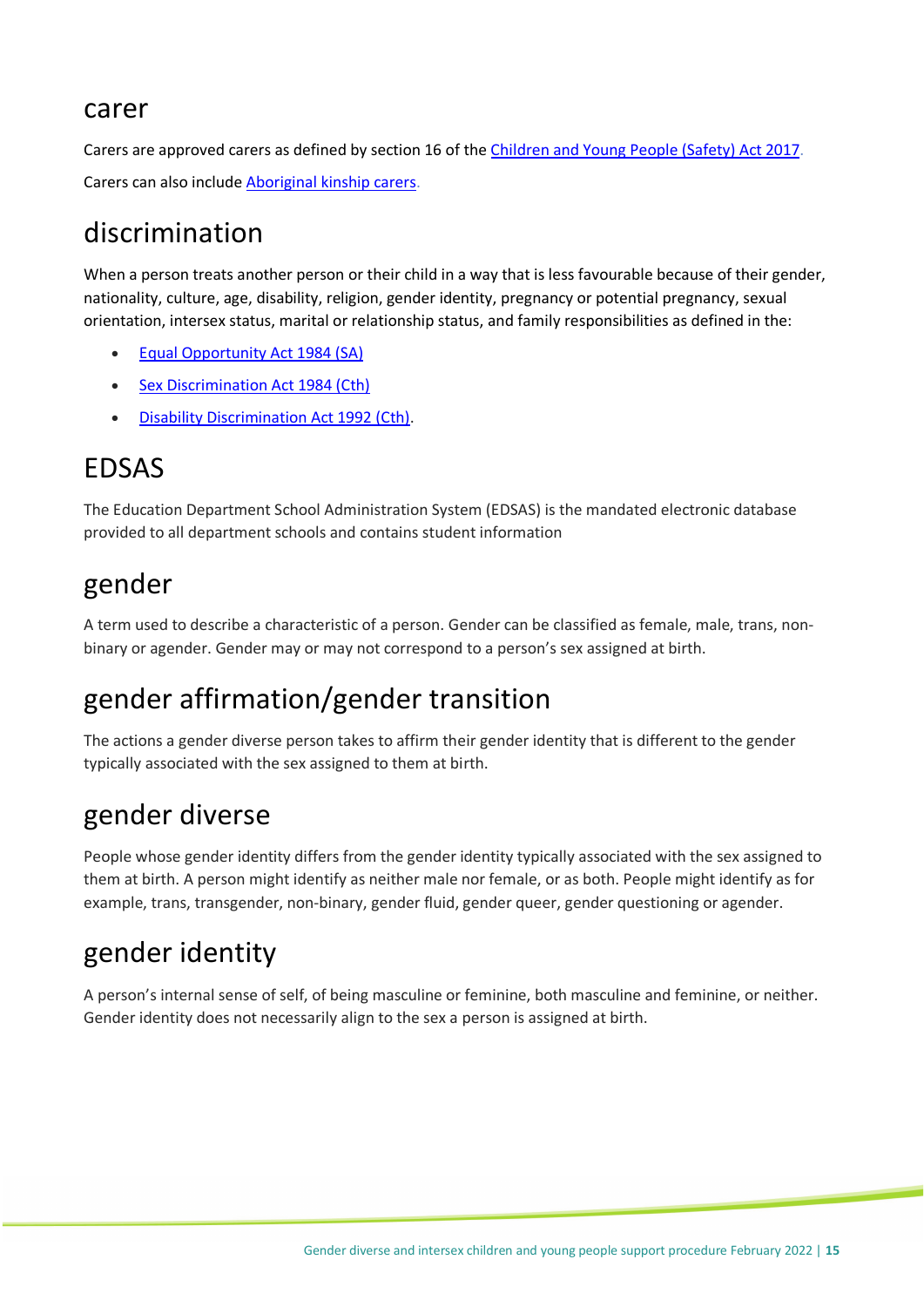### <span id="page-15-0"></span>guardian

A person who has legal guardianship or custody of a child. Also refer to the definition of parent.

### <span id="page-15-1"></span>in loco parentis

A person acting in a parental style relationship with a child, where the person has intended to place themselves in the position of a parent toward a child and has assumed the same duty and authority as a parent with respect to the nurturing, control and protection of a child. A person in loco parentis may include a person:

- in a de facto relationship with a child's biological parent where they have assumed responsibility for the child
- who has taken over care of a child after the death of both biological parents, or where there has been a family breakdown and the child is estranged from both biological parents
- in an informal fostering arrangement.

This person does not have to assume any or all financial responsibility for a child to satisfy this definition.

### <span id="page-15-2"></span>intersex

Intersex people have sex characteristics (hormonal, genetic and reproductive) that don't fit medical and social norms for female or male bodies.

Intersex variations are natural manifestations of human bodily diversity. These variations can be identified prenatally, at birth, at puberty, when trying to conceive, or through random discovery. There are at least 40 known intersex variations.

### <span id="page-15-3"></span>misgendering

The act of referring to someone, especially a gender diverse person, using a word, name, pronoun or form of address, that does not correctly reflect the gender with which they identify.

### <span id="page-15-4"></span>non-binary

Someone who doesn't identify exclusively as male or female. They might feel like they have a mix of genders or like they have no gender at all.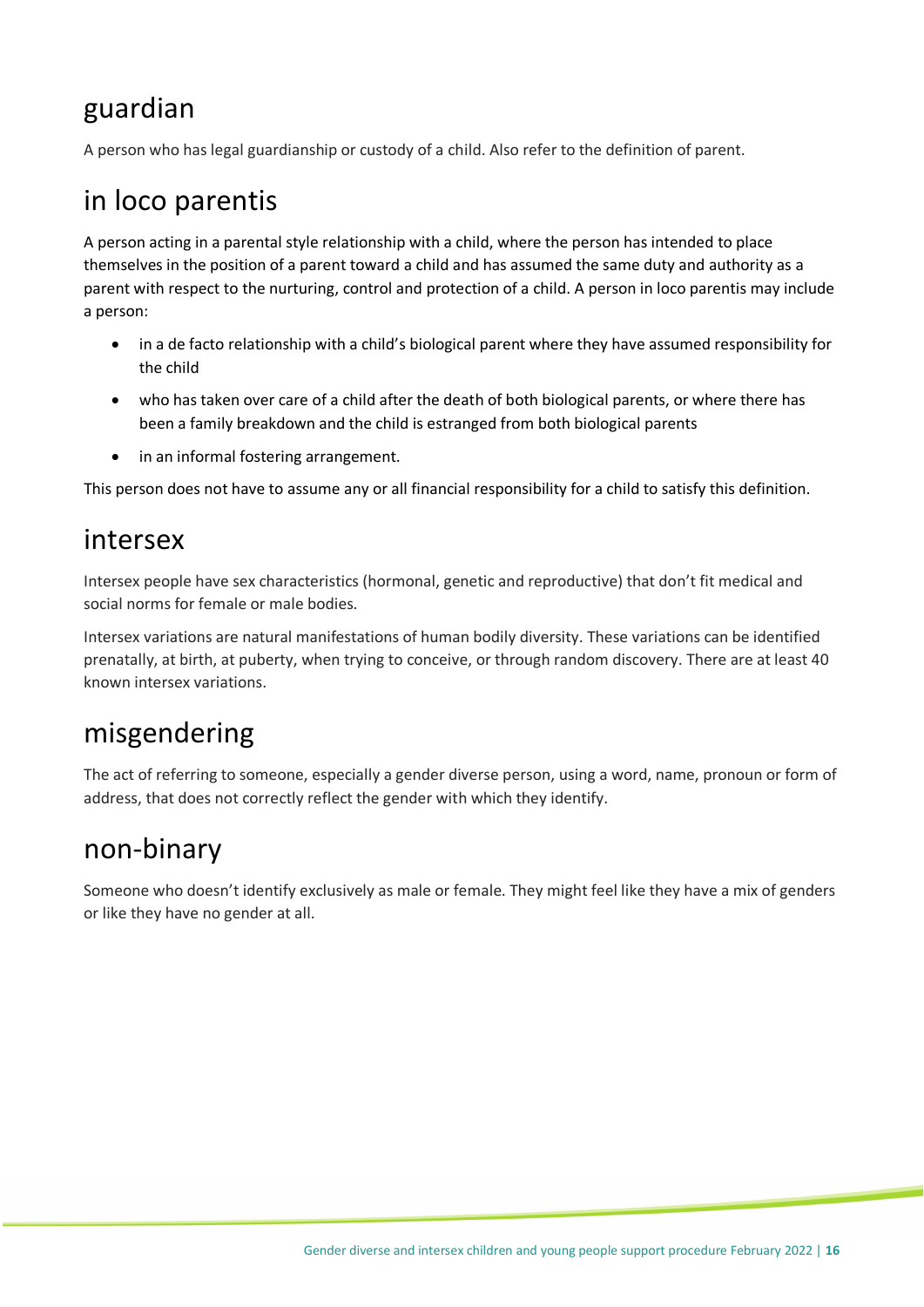### <span id="page-16-0"></span>parent

For the purposes of this procedure, the term 'parent' refers to all persons responsible for the child. A person responsible for the child means a person who is the child's:

- biological parent, adoptive parent or other person recognised as a parent if the child was conceived following a fertilisation procedure or under a surrogacy arrangement
- guardian
- person standing in loco parentis.

This does not include a person who has had their legal custody, guardianship or responsibility for the child removed by a Court, Act or Law.

As an example, a biological parent who has had their custody, guardianship or parental responsibility for the child removed by a parenting order made under *Family Law Act 1975 (Cth)* is not a person responsible for the child.

### <span id="page-16-1"></span>~phobia

The fear, intolerance, and/or discrimination of people who identify as:

- intersex (interphobia)
- transgender, gender diverse or gender nonconforming (transphobia).

These attitudes can be linked with bullying, verbal and physical abuse, prejudice, discrimination and/or exclusion.

### <span id="page-16-2"></span>sex assigned at birth

When a baby is born, they are assigned a sex which is usually based on visible physical sex characteristics. This may be male, female or intersex.

For intersex people a female or male assignment does not adequately describe their sex physiology, as their hormone, genetic and reproductive characteristics vary from defined female and male characteristics.

## <span id="page-16-3"></span>Sistergirls and Brotherboys

Terms used by some Aboriginal and Torres Strait Islander communities to describe a person assigned male or female at birth and identifying or living partly or fully as another gender. Use and spelling of the terms may vary across different groups and communities.

### <span id="page-16-4"></span>site leader

The person who has the ultimate responsibility for the implementation of policy, procedure and practices in the education or care setting.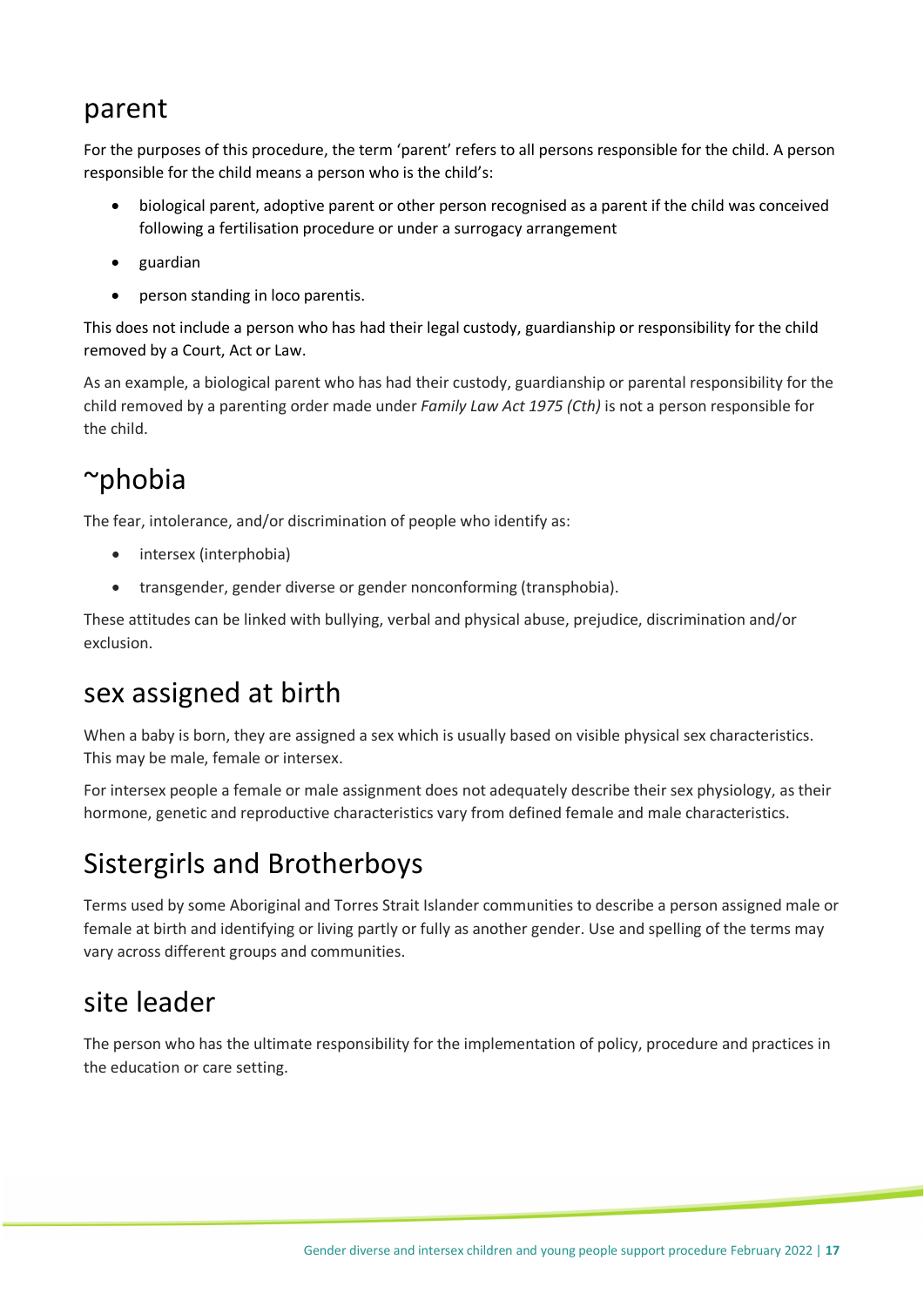## <span id="page-17-0"></span>social transitioning

A number of changes that can be made in a gender diverse person's social life and situation to affirm their gender identity, including:

- using a different name and pronouns
- changing physical appearance (for example hair, clothing)
- using amenities in keeping with their gender.

It does not refer to medical intervention.

## <span id="page-17-1"></span>staff

Department for Education employees and family day care educators and respite care program care providers.

### <span id="page-17-2"></span>transgender

An umbrella term used to describe someone whose gender identity is not aligned typically with their sex assigned at birth. It also specifically describes a trans male and trans female person, whose gender identity is the opposite to the gender typically aligned with their sex assigned at birth.

# <span id="page-17-3"></span>Supporting information

[Bullying prevention requirements](https://edi.sa.edu.au/supporting-children/behaviour-and-attendance/bullying/bullying-prevention-requirements) Keeping [Safe: Child Protection](https://edi.sa.edu.au/educating/curriculum-pedagogy-frameworks/child-protection-and-wellbeing/child-protection-curriculum) Curriculum

## <span id="page-17-4"></span>Related legislation

[Education and Children's Services Act 2019](https://legislation.sa.gov.au/LZ/V/A/2019/EDUCATION%20AND%20CHILDRENS%20SERVICES%20ACT%202019_19/2019.19.UN.PDF)  [Children and Young Peoples \(Safety\) Act 2017 \(SA\)](https://www.legislation.sa.gov.au/LZ/C/A/CHILDREN%20AND%20YOUNG%20PEOPLE%20(SAFETY)%20ACT%202017.aspx) [Children and Young People \(Safety\) Regulations 2017 \(SA\)](https://www.legislation.sa.gov.au/LZ/C/R/Children%20and%20Young%20People%20(Safety)%20Regulations%202017.aspx) [Education and Early Childhood Services \(Registration and Standards\) Act 2011](https://www.legislation.sa.gov.au/LZ/C/A/EDUCATION%20AND%20EARLY%20CHILDHOOD%20SERVICES%20(REGISTRATION%20AND%20STANDARDS)%20ACT%202011.aspx) [Equal Opportunity Act 1984 \(SA\)](https://www.legislation.sa.gov.au/LZ/C/A/EQUAL%20OPPORTUNITY%20ACT%201984.aspx) [Sex Discrimination Act 1984 \(Cth\)](https://www.legislation.gov.au/Series/C2004A02868)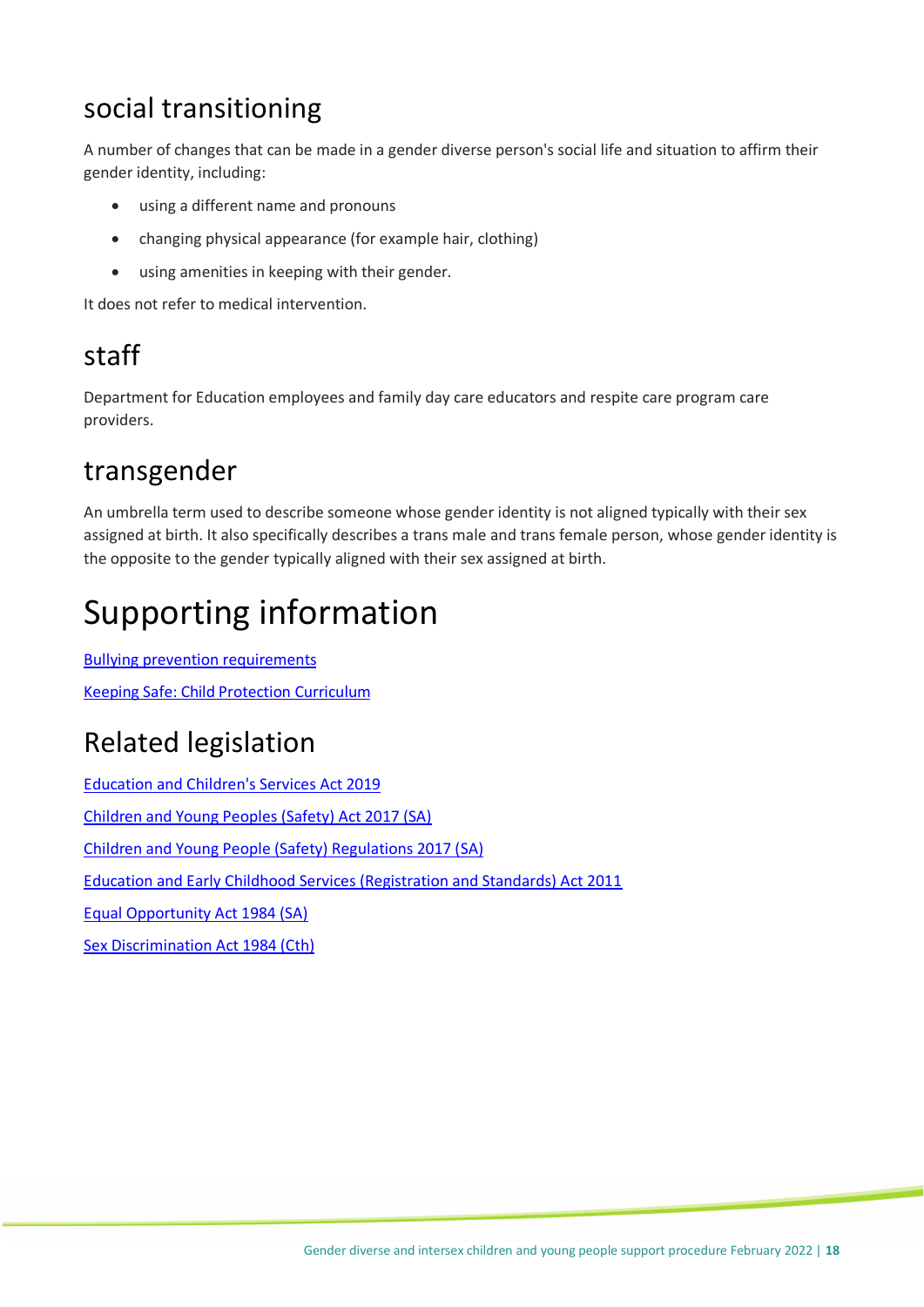## <span id="page-18-0"></span>Related policies

[Access to legal services across the department procedure](https://edi.sa.edu.au/library/document-library/controlled-procedures/access-to-legal-services-across-the-department-for-education-procedure)

[Camps and excursions procedure](https://edi.sa.edu.au/library/document-library/controlled-procedures/camps-and-excursions-procedure)

[Child protection in education and early childhood services policy](https://edi.sa.edu.au/library/document-library/controlled-policies/child-protection-in-education-and-early-childhood-services-policy)

[Duty of care to children and young people policy](https://edi.sa.edu.au/library/document-library/controlled-policies/duty-of-care-policy)

[Information sharing guidelines for promoting safety and wellbeing procedure](https://www.education.sa.gov.au/sites/default/files/information-sharing-guidelines-for-promoting-safety-and-wellbeing-procedure.pdf)

Maintaining EDSAS records to support [transgender students](https://selfservice.education.sa.gov.au/$viewer.do?sysparm_stack=no&sysparm_sys_id=2e27cc1c1bd8301094e277331d4bcb4e)

[Protective practices for staff in their interactions with children and young people:](https://edi.sa.edu.au/library/document-library/controlled-guidelines/protective-practices-staff-interactions-children-young-people.pdf) guidelines for staff working [or volunteering in education or care settings](https://edi.sa.edu.au/library/document-library/controlled-guidelines/protective-practices-staff-interactions-children-young-people.pdf)

[School dress code administrative instruction](https://edi.sa.edu.au/operations-and-management/school-preschool-and-fdc-admin/school-administration/school-dress-code-administrative-instruction)

[School and preschool enrolment policy](https://edi.sa.edu.au/library/document-library/controlled-policies/school-and-preschool-enrolment-policy)

[Supporting gender diverse, intersex and sexually diverse children and young people policy](https://edi.sa.edu.au/library/document-library/controlled-policies/supporting-gender-diverse-intersex-sexually-diverse-children-young-people-policy.pdf)

## <span id="page-18-1"></span>Record history

Published date: February 2022

### <span id="page-18-2"></span>Approvals

OP number: 93 File number: 18/07755 Status: approved Version: 1.3 Policy officer: Policy officer, Diversity and inclusion, Engagement and Wellbeing Policy sponsor: Director, Engagement and Wellbeing Responsible executive director: Executive Director, Support and Inclusion Approved by: Executive Director, Support and Inclusion Approval date: 4 February 2022 Next review date: 4 February 2025

### <span id="page-18-3"></span>Revision record

Version: 1.3 Approved by: Executive Director, Support and Inclusion Approved date: 4 February 2022 Next review date: 4 February 2025 Amendment(s): drafted into current procedure template, greater clarity of language provided, some guidance updated based on legal advice, link to affirmation plan template.